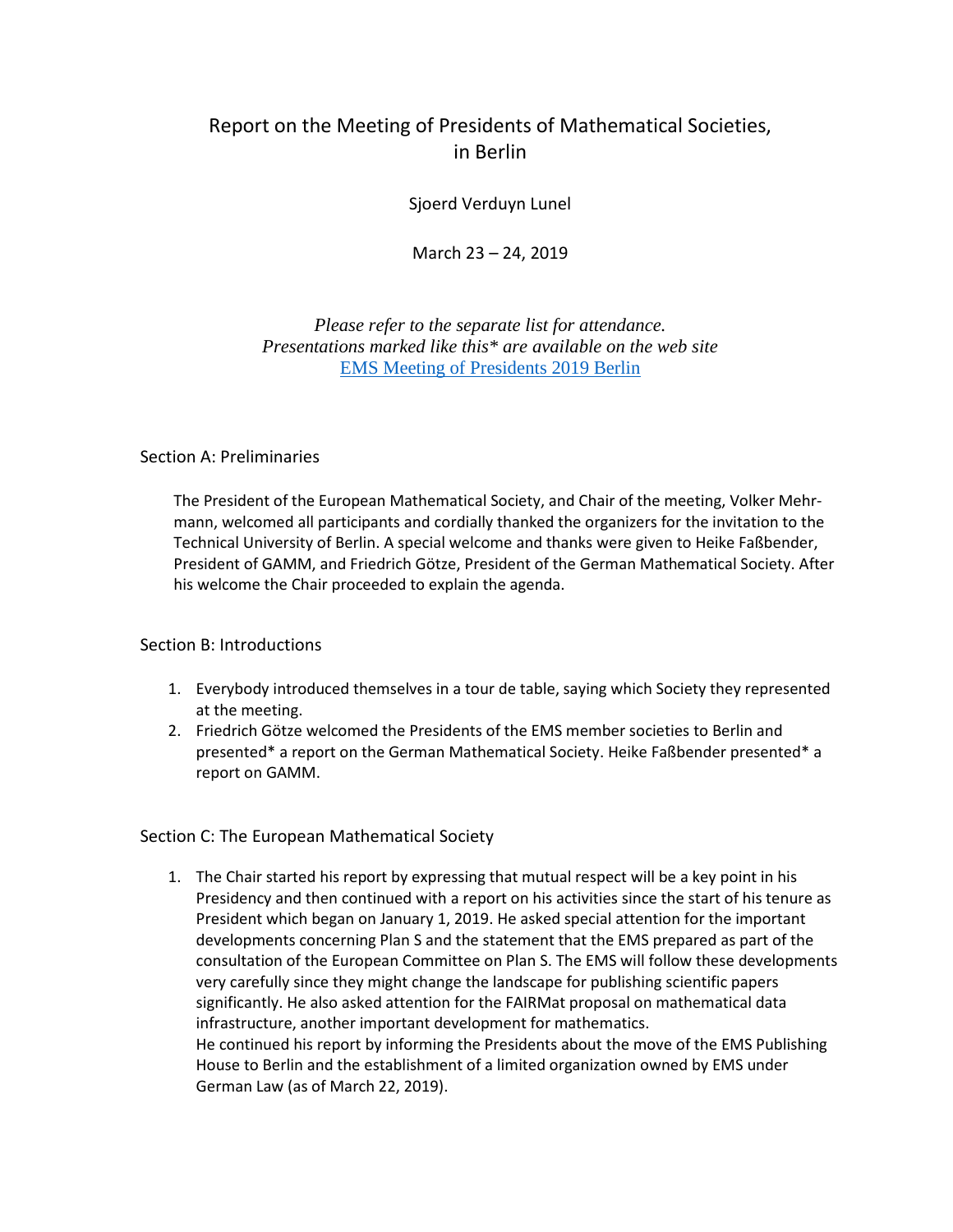- 2. The Chair reminded that the calls for nominations of EMS Prizes is open and encourages the Presidents to make nominations. The call for bids to organize ECM2024 is now closed and bids were received from Lisbon and Seville.
- 3. The Chair reported on the wide range of scientific activities of the Society, and in particular encouraged member societies to prepare proposals for scientific activities, such as Joint Mathematical Weekends and Summer Schools. See the [call for proposals.](https://euro-math-soc.eu/call-proposals-scientific-activities-2020) The Chair also recalled the collaboration agreements with the mathematical societies of Australia, China and Japan, and informed the Presidents about the idea to organize a joint Euro-Pacific meeting and a joint Euro-India meeting, similar in spirit to the joint meetings with AMS organized by national societies in the past.
- **4.** The Chair started by reminding the Presidents that the Standing Committees are the working body of the EMS. The Chair informed the Presidents of the member societies about the intention of the Executive Committee to bring in 2020 a proposal to Council to establish a special standing committee for young mathematicians. What would the remit be of such a committee and who should we nominate to become committee members of this new committee? Please send your ideas and suggestions to the President of the EMS. Finally, the President recalled the request from the Chair of the Raising Public Awareness committee (RPA) for help. Could the Presidents of the national member societies that have not done this already identify a contact person for public awareness activities and send this information to Roberto Natalini the Chair of RPA. **Action All**
- 5. The Chair reported on the latest developments regarding Horizon 2020 and ERC.

### Section D: Presentations

- 1. Elena Resmerita presented\* a report on the European Women in Mathematics.
- 2. Klavdija Kutnar presented\* an update on the on the progress of the organization of the  $8<sup>th</sup>$ ECM to be held in Portorož, Slovenia, from July 5 till July 11, 2020.
- 3. Lucian Beznea presented\* a report on the ninth Congress of Romanian Mathematicians.
- 4. Hrvoje Kraljević presented\* a report on the work of the Croatian Mathematical Society.
- 5. Ivan Fesenko presented\* a report on the ICM 2022 in St. Petersburg.
- 6. Ivan Fesenko presented\* a report on the advancement of young mathematicians research and a proposal for a new type of mathematical research institute.
- 7. Tomás Chacón presented\* a report on the ICIAM 2019 in Valencia, Spain.
- 8. Stéphane Seuret presented\* a report on news from the Société Mathématique de France
- 9. Thierry Horsin presented\* a report on the work of Société de Mathématiques Appliquées et Industrielles (SMAI).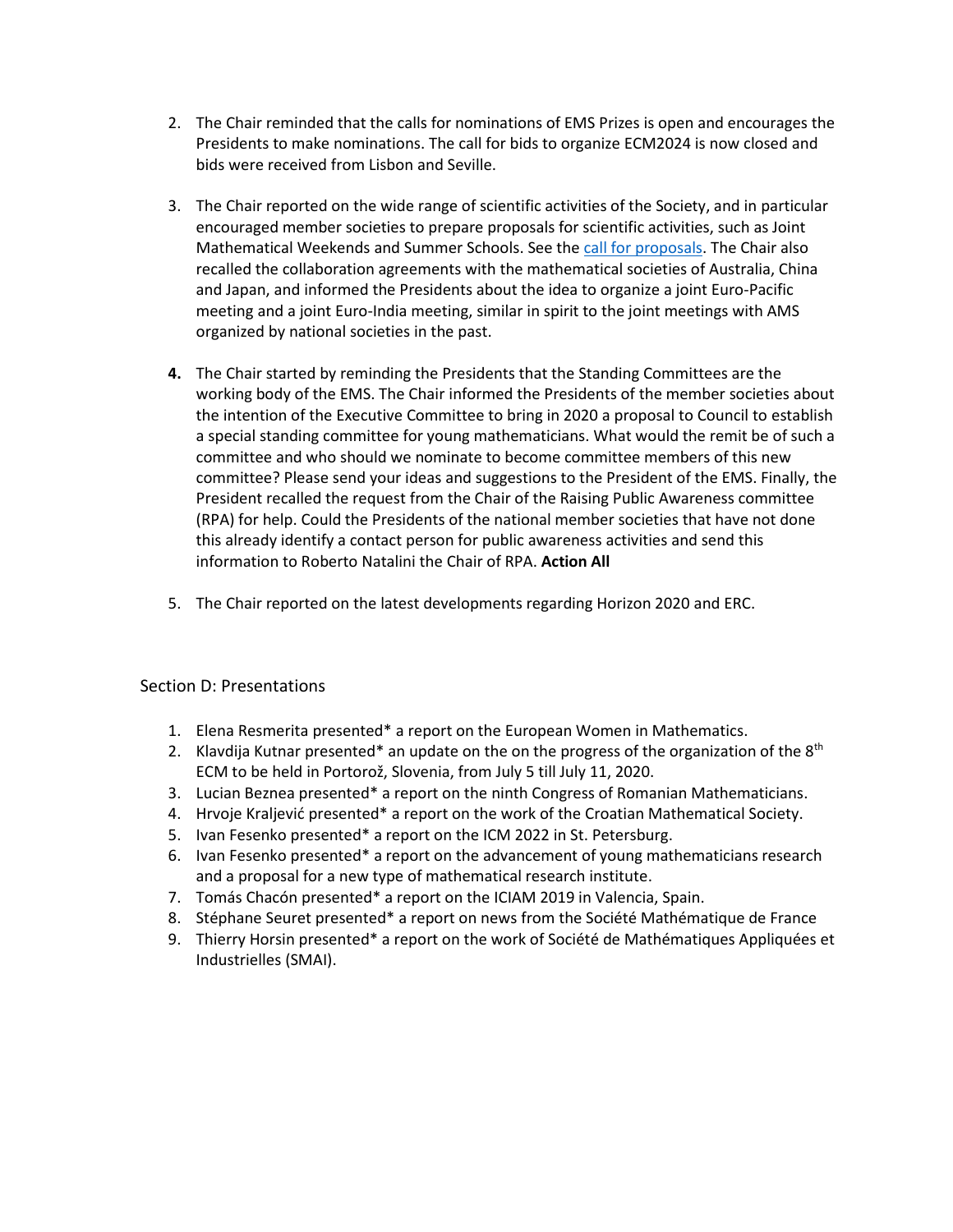#### Section E: Discussion

After a short introduction by the Chair and the presentation by Elena Resmerita, the Presidents had an informal discussion about the improvement of gender balance within the EMS. Several items to improve the gender balance were discussed and what should be done at a national level and what should be done at a European level, and how can we learn from each other and strengthen each other.

At the European level the EMS could in collaboration with EWM collect data on female/male ratio in Mathematics Departments and in committees. The data can be used to facilitate and encourage the appointments of female mathematicians in Mathematics Departments, in committees and in editorial boards.

The EMS could also serve as a platform for the exchange of best practices. Political lobbying is important at both the national and the European level. We should use EMS E-news and all other appropriate communication channels to exchange news and information between the national societies and the EMS.

The Chair urged the Presidents of the National Societies to become more active and more diverse with their nominations for EMS Prizes, for distinguished and invited speakers at major convergences, and to consider not only candidates from their own country but also from other European countries in order to structurally obtain richer lists of nominees.

The President continued the discussion by asking the Presidents for new ideas how to involve more young mathematicians in our societies. The EMS is planning to bring a proposal for a new Standing Committee for Young Mathematicians and to have activity groups (EMS junior (fellows)) within the EMS to the Council in 2020.

The Presidents discussed various national programs and the specific program in place at GAMM consisting of GAMM juniors. Every year ten new GAMM juniors are elected for four years (forty in total) and they form a committee and are represented in all GAMM committees. They are given freedom to organize things differently at GAMM and are given financial support to organize special meetings. In the ensuing discussion the need to involve more young mathematicians was clearly shared but there was also concern that involving mathematicians too early in their career with organizational tasks might harm the scientific career and the chances to obtain tenure for young mathematicians.

The Chair closed the discussion with a strong appeal to work together and to speak with one voice. To bring mathematics on the agenda in Europe national societies should lobby at the national level and talk to their national representatives that are member of the various committees in Brussels. Similarly, joint initiatives of national societies could become more effective when unified at an European level and the EMS can facilitate this and integrate national initiatives to a European level. This will create a strong and clear European voice to stress the importance of Mathematics in Europe.

Section F: Any Other Business

There was no other business to discuss.